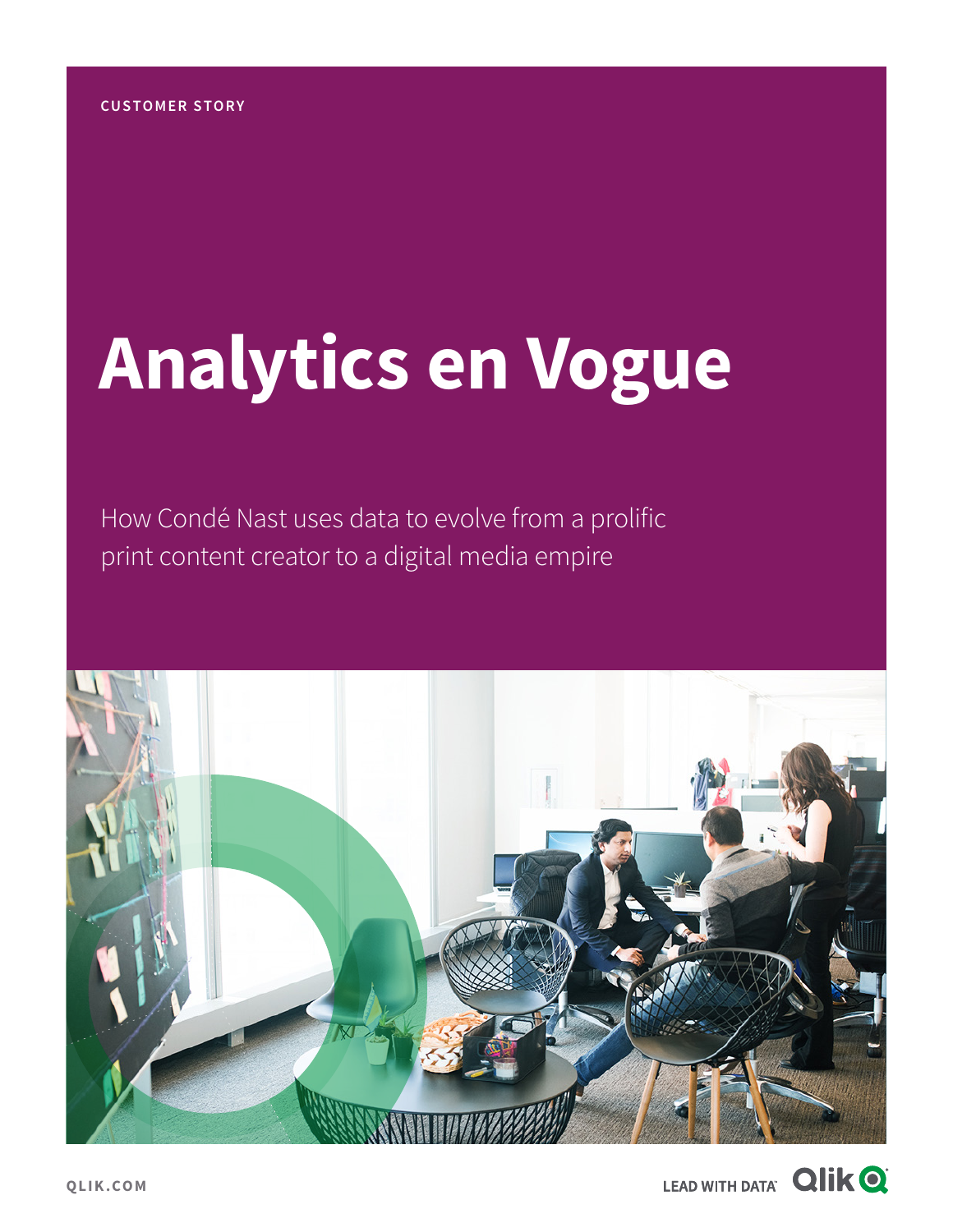### **CONDÉ NAST**

"At Condé Nast, we've been able to deliver dashboards to the brands so they can understand what content is working and optimize their strategies around that."

Caprice Carstensen, Manager of Data Visualization, Condé Nast

#### **The Challenge: Uncharted Waters**

For over a century, Condé Nast has dominated the international magazine market through iconic properties like Vogue, Vanity Fair, The New Yorker, and GQ. When the digital revolution rocked the print industry, Condé Nast embraced the opportunity to engage with its audience in new ways.

"Using data and personalization, we've extended our print brand to digital, and it's attracted over 100 million users," Karthic Bala, Chief Data Officer said.

But with its new digital applications, Condé Nast soon encountered more data than ever before.

Hiding inside that data were key customer trends that could help Condé Nast create content more precisely aligned to customer appetites and seize advertising opportunities with sharper accuracy.

"With digital, you know how long people are spending on an article and what article they're most interested in," Danielle Carrick, Data Visualization Engineer said. "You can get a lot more data and crunch those numbers, put it together and learn a lot more about your audience."

Realizing this, Condé Nast began developing business intelligence infrastructure to make smarter use of its data, and it knew choosing the right partners in the digital transformation journey would be key.

#### **Solution Overview**

**Customer Name** Condé Nast

**Industry** Consumer Products

**Geography** Worldwide

**Function** Marketing

#### **Business Value Driver**

Customer Intelligence New Business Opportunities

#### **Challenges**

- Expansion of content from print to include digital
- Overflow of customer data

#### **Solution**

• Condé Nast uses Qlik Sense® and QlikView® to improve access and draw insights from data across the enterprise

#### **Results**

- Smarter decisions driven by greater access to data
- More enticing, relevant content
- Greater customer engagement and retention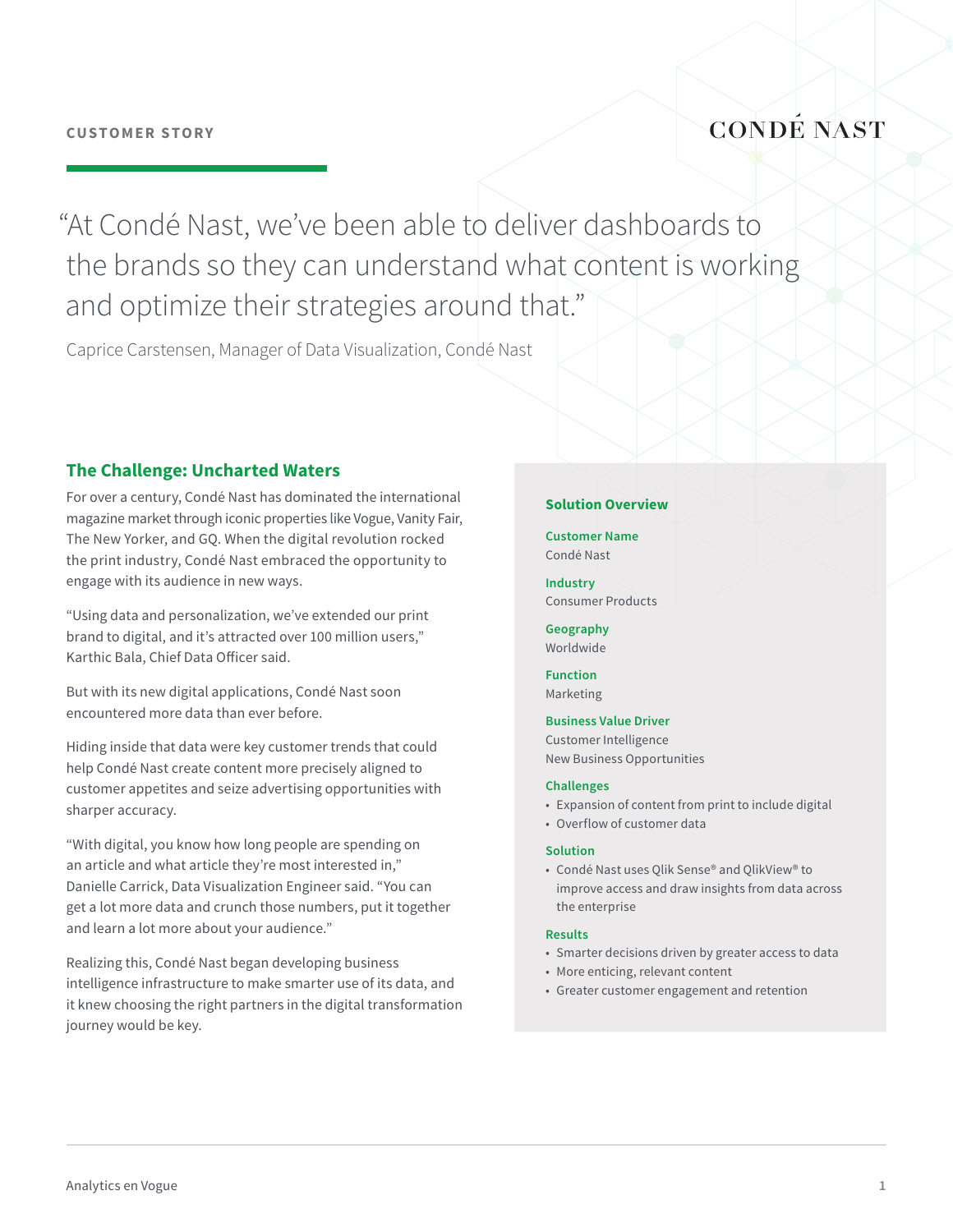#### **The Solution: Putting Insights in Print**

With the same agility that's kept the company on top for over a century, Condé Nast chose to turn the data challenge into an advantage. Solutions from Qlik enabled it to transform the overflow of data into a wealth of insights that would drive smarter business decisions. The company chose Qlik solutions to create dashboards and applications that allowed executives to gain wider access to data, then understand that information from a broad or narrow view, and reimagine processes to create a new data-driven culture.

#### **Key Solution Features**

Condé Nast soon discovered deeper ways to interact with its data. Employees could ask any question and quickly explore across all data sources for insights into revenue growth. With 360-degree access to data, Condé Nast gained a more accurate understanding of what readers wanted, using the power of customer intelligence to better match content with current user desires. And the company was able to more accurately balance risk and reward by identifying what existing processes were working and which could be improved.

Condé Nast was also able to create powerful visualizations that gave it a complete 360-degree view of customer trends and opportunities. Advanced analytics integration and geographic calculation helped broaden insights. A fully interactive interface allowed executives at all skill levels to pan, zoom, make selections, and discover new business opportunities visually.

Finally, Qlik gave Condé Nast the freedom to explore all its data in one centralized location. This gave users the ability to answer key decision-making questions as they were raised, like in sales meetings or during investor presentations. This greater level of customer intelligence allowed Condé Nast to identify and seize opportunities faster than its competition.

"Qlik allows me to build a lot of data visualizations on top of a platform where I know the data is secure, where the data is getting to the correct parties, and I am able to create something that users can now make decisions upon," Caprice Carstensen, Manager of Data Visualization said.

#### **The Benefits: Data Drives Readership**

With agility and a digital transformation well underway, Condé Nast is transforming into a leading data-driven enterprise.

Leaning on its new data analytics expertise, Condé Nast now makes business decisions that are inspired by timely, relevant, actionable information. With this customer intelligence, the company can identify new business opportunities in a flash, often taking advantage of them before the competition even knows they exist.

"We believe data-driven decisions are changing the way Condé Nast works," Oliver Gomes, Executive Director of Business said. "That ability is moving the company forward, and is truly part of the digital transformation."

Condé Nast also uses data to analyze customer trends and create content that is more enticing to consumers. For example, if health-related articles are trending on one site, the BI team can pass that information onto other publications, which can then choose to increase the frequency or placement of those types of stories on their own digital properties.

"At Condé Nast, we've been able to deliver dashboards to the brands so they can understand what content is working and optimize their strategies around that," Carstensen said.

Condé Nast uses analytics to increase customer engagement, ultimately helping every business unit balance risk and reward to reach goals faster.

"We built out dashboards to track KPIs within the company, and these are live where employees can see exactly how they are tracking to their goals and can dig in and make adjustments as needed," Carstensen said.